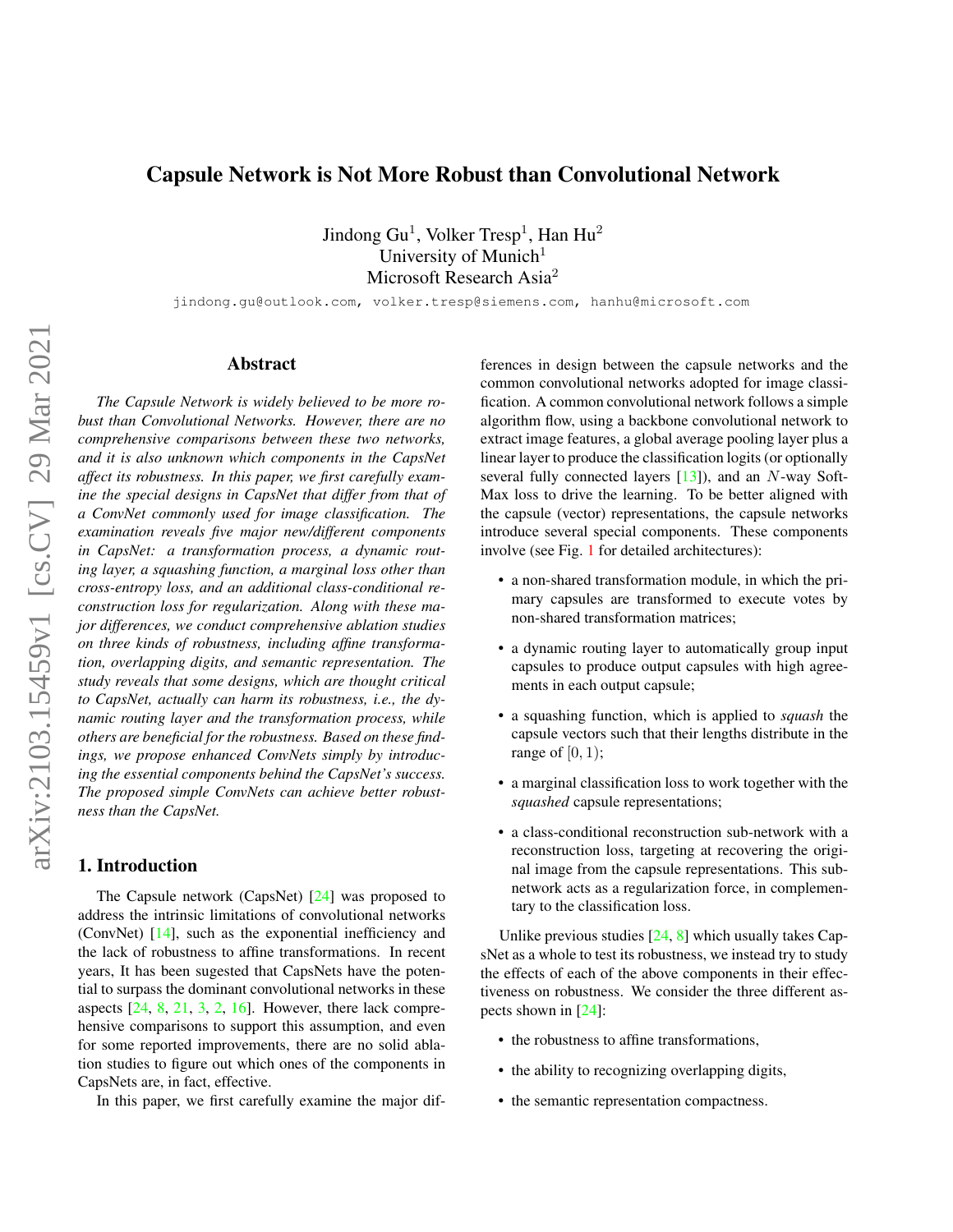Our investigations reveal that some widely believed benefits of Capsule networks could be wrong:

- 1. The ConvNets baseline adopted in comparison with CapsNets is weak [\[24\]](#page-8-0). Concretely, there is no global average pooling layer before the classification head in this baseline, which sacrifices the ability of spatial invariance to some extent and is harmful for generalization to novel views. In fact, a ConvNet with an additional global average pooling layer can outperform CapsNet by a large margin in the robustness to affine transformation;
- 2. The dynamic routing actually may harm the robustness to input affine transformation, in contrast to the common belief;
- 3. The high performance of CapsNets to recognize overlapping digits can be mainly attributed to the extra modeling capacity brought by the transformation matrices.
- 4. Some components of CapsNets are indeed beneficial for learning semantic representations, e.g., the conditional reconstruction and the squashing function, but they are mainly auxiliary components and can be applied beyond CapsNets.

In addition to these findings, we also enhance common ConvNets by the useful components of CapsNet, and achieve greater robustness. The paper is organized as follows: Sec. [2](#page-1-0) introduces the CapsNet and related work. In Sec. [3,](#page-2-1) we examine the behavior of CapsNets and ConvNets on three kinds of robustness, one by one, and component by component. The last section concludes our work and discusses future work.

## <span id="page-1-0"></span>2. Background and Related Works

Capsule Network with Dynamic Routing [\[24\]](#page-8-0): The CapsNet architecture is shown in Fig. [1.](#page-2-0) CapsNet first extracts feature maps of shape  $(C, H, W)$  from pixel intensities with two standard convolutional layers where  $C, H$ , W are the number of channels, the height, and the width of the feature maps, respectively. The extracted feature maps are reformulated as primary capsules  $(C/D_{in}, H, W, D_{in})$ where  $D_{in}$  is the dimensions of the primary capsules. There are  $M = C/D_{in} * H * W$  primary capsules in total. Each capsule  $u_i$ , a  $D_{in}$ -dimensional vector, consists of  $D_{in}$  units across  $D_{in}$  feature maps at the same location. Each primary capsule is transformed to make a vote with a transformation matrix  $W_{ij} \in \mathbb{R}^{(D_{in} \times N*D_{out})}$ , where N is the number of output classes and  $D_{out}$  is the dimensions of output capsules. The vote is

$$
\hat{\boldsymbol{u}}_{j|i} = \boldsymbol{u}_i \boldsymbol{W}_{ij}.
$$
 (1)

The routing mechanism takes all votes into consideration and identify a weight  $c_{ij}$  for each vote  $\hat{u}_{j|i}$ . Concretely, the routing process iterates over the following three steps

<span id="page-1-2"></span>
$$
\mathbf{s}_{j}^{(t)} = \sum_{i}^{N} c_{ij}^{(t)} \hat{\mathbf{u}}_{j|i},
$$
  
\n
$$
\mathbf{v}_{j}^{(t)} = g(\mathbf{s}_{j}^{(t)}),
$$
  
\n
$$
c_{ij}^{(t+1)} = \frac{\exp(b_{ij} + \sum_{r=1}^{t} \mathbf{v}_{j}^{(r)} \hat{\mathbf{u}}_{j|i})}{\sum_{k} \exp(b_{ik} + \sum_{r=1}^{t} \mathbf{v}_{k}^{(r)} \hat{\mathbf{u}}_{k|i})},
$$
\n(2)

where the superscript  $t$  is the index of an iteration starting from 1 and  $g(\cdot)$  is a squashing function that maps the length of the vector  $s_i$  into the range of  $[0, 1)$ . The  $b_{ik}$  is the log prior probability. The squashing function is

<span id="page-1-1"></span>
$$
\boldsymbol{v}_j = g(\boldsymbol{s}_j) = \frac{\|\boldsymbol{s}_j\|^2}{1 + \|\boldsymbol{s}_j\|^2} \frac{\boldsymbol{s}_j}{\|\boldsymbol{s}_j\|}.
$$
 (3)

The length of the final output capsule  $v_j$  corresponds to the output probability of the  $j$ -th class. The margin loss function is applied to compute the classification loss

$$
L_k = T_k \max(0, m^+ - ||\mathbf{v}_k||)^2
$$
  
+  $\lambda(1 - T_k) \max(0, ||\mathbf{v}_k|| - m^-)^2$  (4)

<span id="page-1-3"></span>where  $T_k = 1$  if the object of the k-th class is present in the input. As in [\[24\]](#page-8-0), the hyper-parameters are often empirically set as  $m^+ = 0.9$ ,  $m^- = 0.1$  and  $\lambda = 0.5$ .

A reconstruction sub-network reconstructs the input image from all N output capsules with a masking mechanism. The ones corresponding to the non-ground-truth classes are masked with zeros before being transfered to the reconstruction sub-network. Due to the masking mechanism, only the capsule of the ground-truth class is visible for the reconstruction. Hence, the reconstruction process is called class-conditional reconstruction. The reconstruction loss is computed as a regularization term in the loss function.

Capsule Network Follow-Ups: Many routing mechanisms have been proposed to improve the performance of CapsNet, such as Expectation-Maximization Routing [\[8\]](#page-8-2), Self-Routing [\[6\]](#page-8-8), Variational Bayes Routing [\[23\]](#page-8-9), Straight-Through Attentive Routing [\[1\]](#page-8-10), and Inverted Dot-Product Attention routing  $[25]$ . To reduce the parameters of CapsNet, a matrix or a tensor has been used to represent an entity instead of a vector  $[8, 21]$  $[8, 21]$  $[8, 21]$ . The size of the learnable transformation matrix can be reduced by the matrix/tensor representations. Another way to improve CapsNets is to integrate advanced modules of ConvNets into CapsNets, e.g., by skip connections  $[7, 21]$  $[7, 21]$  $[7, 21]$  and dense connections  $[11, 18]$  $[11, 18]$  $[11, 18]$ .

Besides, the robustness of CapsNet has also been intensively investigated. Both new routing mechanisms [\[8\]](#page-8-2) and new architectures [\[12\]](#page-8-15) can improve the affine transformation robustness. The work [\[3\]](#page-8-4) achieves the best performance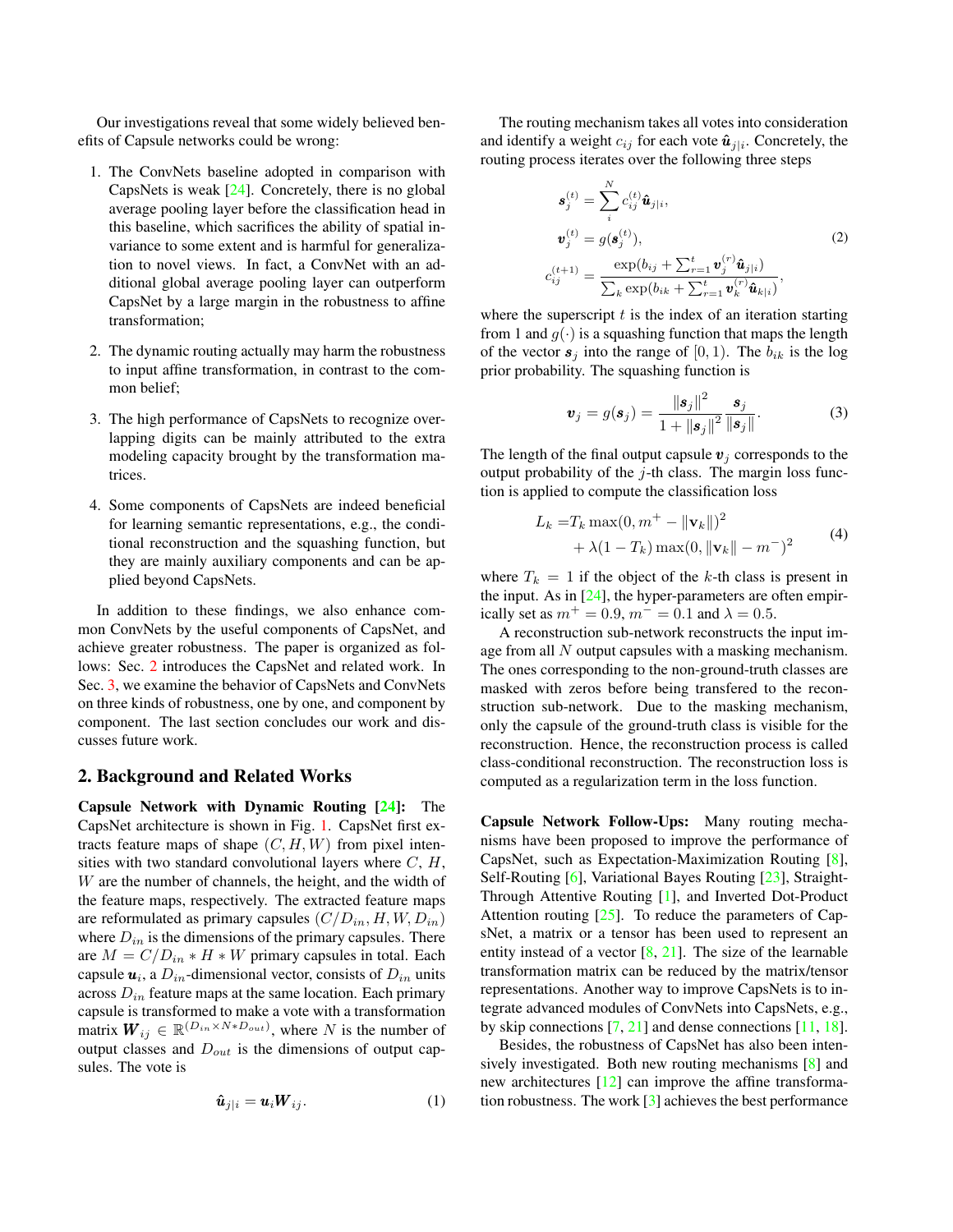<span id="page-2-0"></span>

Figure 1: The overview of ConvNet and CapsNet architectures: The ConvNet-FC is a naive ConvNet architecture, while ConvNet-Avg is the one commonly used in image classifications. The CapsNet consists of primary capsule extraction, a transformation process, a routing process, and a class-conditional reconstruction, which is far more complex than ConvNets.

on the transformation robustness benchmark by simply removing the dynamic routing and by sharing the transformation matrix. The work also revealed that the high transformation robustness of CapsNets could not be attributed to the dynamic routing mechanism. The work [\[4\]](#page-8-16) replaces the dynamic routing with a multi-head attention-based graph pooling approach to achieve better interpretability. The replacement of the routing does not harm the robustness of CapsNet, even though it is the fundamental part of CapsNets. These claims further motivate us to investigate the individual components of CapsNet.

Additionally, CapsNet with new routing mechanisms can achieve high adversarial robustness [\[6\]](#page-8-8). However, the work [\[17\]](#page-8-17) shows CapsNet can be fooled as easily as Cov-Net. Recent work shows that the class-conditional reconstruction sub-network of CapsNet is useful to detect adversarial examples  $[20, 19]$  $[20, 19]$  $[20, 19]$ . The work  $[5]$  designs the first attack method specific for CapsNet, which reduces the robust accuracy and increases the rate to pass the adversarial detection. Due to the attack-defense arms race, it is difficult to draw a solid conclusion on the adversarial robustness of CapsNet. Hence, in this work, we mainly focus on the advantage of CapsNet demonstrated in [\[24\]](#page-8-0).

#### <span id="page-2-1"></span>3. Empirical Studies on Capsule Network

In this section, we conduct empirical studies on the robustness of CapsNets. Before we dive into the studies, we first introduce the architectures of CapsNets and ConvNets. The CapsNet we focus on in this work is Capsule Networks with dynamic routing [\[24\]](#page-8-0). Since the research on CapsNets is still at a primary stage, the work [\[24\]](#page-8-0) compares their CapsNet with a LeNet-type ConvNet [\[14\]](#page-8-1), called ConvNet-FC. The ConvNet-FC and CapsNet are illustrated in Fig. [1](#page-2-0) on  $28\times28$  MNIST images. The notation Conv(C, K, S) stands for a convolutional layer where C, K, S are the number of channels, the kernel size, and the stride size, respectively.  $FC(N)$  is a fully connected layer where N is the number of output units. All Conv and FC are followed by a ReLU activation function.

ConvNet-FC: The simple ConvNet baseline used in [\[24\]](#page-8-0) is Conv $(256, 5, 1)$  + Conv $(256, 5, 1)$  + Conv $(128, 5, 1)$  +  $FC(328) + FC(192) + Softmax(10)$ . The three standard convolutional layers and two fully connected layers are applied to extract features from input images. An N-way Softmax is applied to obtain the output distribution. During training, cross-entropy loss is typically applied.

CapsNet: The CapsNet with Dynamic Routing in [\[24\]](#page-8-0) is Conv $(256, 9, 1)$  + Conv $(256, 9, 2)$  + Dynamic Routing, followed by a reconstruction sub-network,  $FC(512)$  $+ FC(1024) + FC(28 \times 28)$ . The feature maps are computed with the two standard convolutional layers. The extracted feature maps (256, H, W) is reshaped into primary capsules (32\*H\*W, 8) where H and W are the height and width of feature maps. The primary capsules are squashed by the squashing function in Equation  $(3)$  and then transformed to make votes with the learned transformation matrices (32\*H\*W, 8, 160). The vote of each primary capsule is 160-dimensional. The dynamic routing in Equation [\(2\)](#page-1-2) is applied to the votes to identify their weights. The output of the dynamic routing is 160-dimensional, i.e. representing 10 16-dimensional output capsules. The squashing function in Equation  $(3)$  is applied to output capsules to map their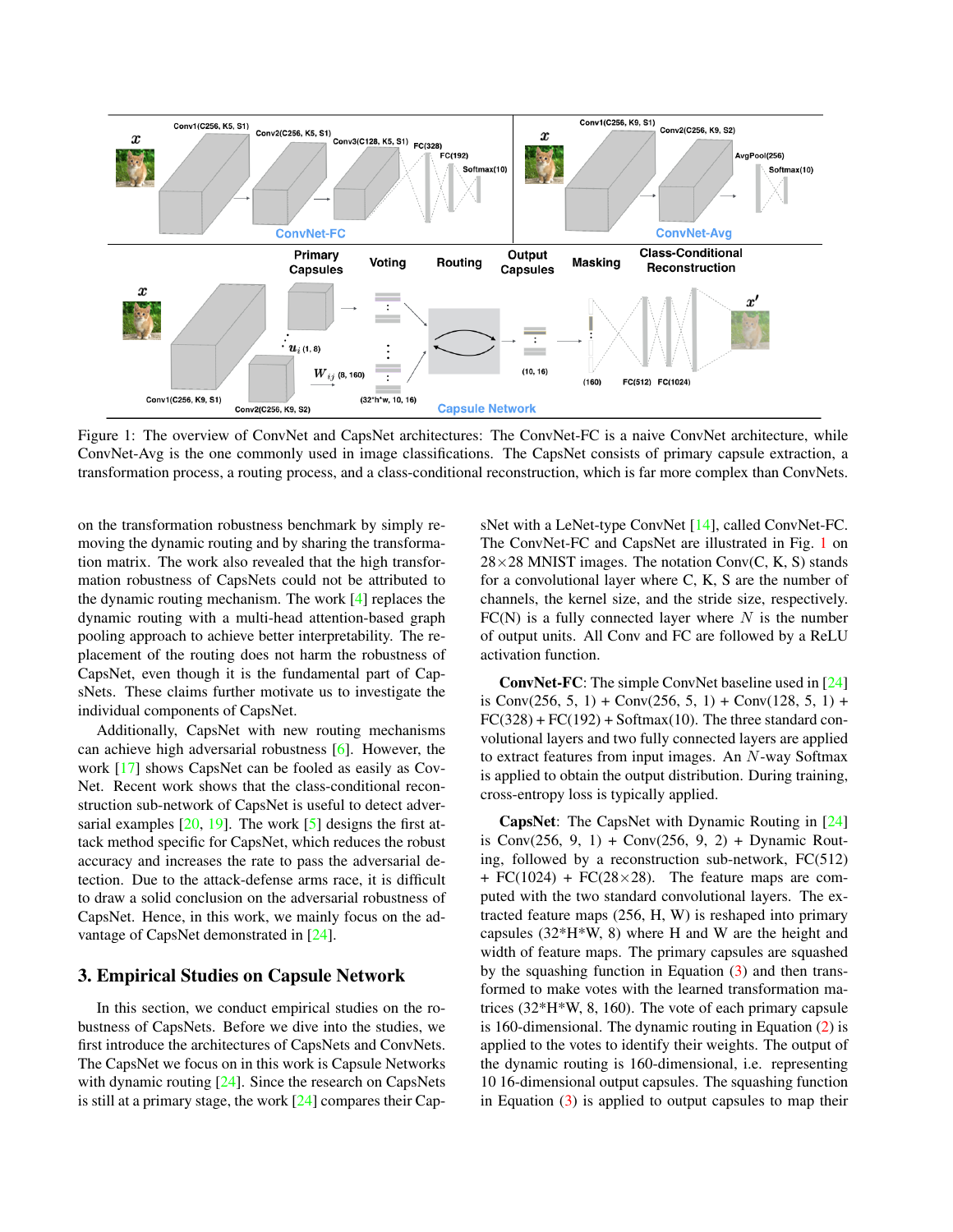<span id="page-3-0"></span>

| 72109719858       |  |  |  |  |  |  |  |                     |               |         |  |                         | $3 \times 865$ |            |                        |    | 7276919988                             |  |  |  |
|-------------------|--|--|--|--|--|--|--|---------------------|---------------|---------|--|-------------------------|----------------|------------|------------------------|----|----------------------------------------|--|--|--|
| 0690159784        |  |  |  |  |  |  |  |                     | $\frac{2}{3}$ |         |  | $940\frac{1}{8}65$      |                |            |                        |    | 069997593                              |  |  |  |
| 7667407401        |  |  |  |  |  |  |  |                     |               | 2273940 |  | 87                      |                |            | 36                     | ′⊗ | $S^{(1)} \otimes A' S^{(1)} \otimes A$ |  |  |  |
| 3 13 17 27 121    |  |  |  |  |  |  |  |                     |               |         |  | $ 2 73 $ $ 40 8$ $ 65 $ |                | 3231222126 |                        |    |                                        |  |  |  |
| (a) MNIST dataset |  |  |  |  |  |  |  | (b) AffNIST dataset |               |         |  |                         |                |            | (c) MultiMNIST dataset |    |                                        |  |  |  |

Figure 2: Visualization of datasets: While MNIST dataset corresponds to standard hand-written digits, AffNIST dataset consists of affine-transformed MNIST images. MultiMNIST dataset consists of images with two overlapping digits. In the figure, the two overlapping digits are marked with two different colors, i.e., yellow and magenta.

lengths into [0, 1). The length of an output capsule is interpreted as a class output probability. In the training process, the margin loss in Equation  $(4)$  is applied as the classification loss. In the class-conditional reconstruction process, a masking mechanism is applied to output capsules, where the capsules, corresponding to non-ground-truth classes, are masked with zeros. The input image is reconstructed from the masked output capsules. The reconstruction loss is used to regularize the training process.

By comparing the two networks, we can summarize 5 major differences between ConvNets and CapsNets, namely, a transformation process, a dynamic routing layer, a squashing function, the use of a marginal loss instead of a cross-entropy loss, and a class-conditional reconstruction regularization. With these differences, CapsNet outperforms ConvNet-FC in terms of robustness to affine transformation and overlapping digits recognition as well as in learning compact semantic representations. In this section, we will investigate these advantages one by one. In each of our studies, we attempt to answer the following questions:

- 1. Do ConvNet-FC and CapsNets perform differently?
- 2. Which components of CapsNets make the difference?
- 3. How bridge the gap between the two networks?

## <span id="page-3-2"></span>3.1. Robustness to Input Affine Transformation

Settings: To examine the transformation robustness of both models, we use the popular benchmark  $[24, 3]$  $[24, 3]$  $[24, 3]$  where models are trained on MNIST and tested on AffNIST. In AffNIST  $[24]$ , the original  $28\times28$  MNIST images are first padded with 6 pixels to  $40\times40$  image and then affine transformed, namely, rotation within 20 degrees, shearing within 45 degrees, scaling from 0.8 to 1.2 in both vertical and horizontal directions, and translation within 8 pixels in each direction. In the training dataset, the  $28\times28$  MNIST images are placed randomly on a black background of  $40\times40$  pixels without further transformation. The image examples are visualized in Fig. [2.](#page-3-0) The performance on both MNIST and AffNIST test datasets is reported. All scores are averaged over 5 runs across this paper.

Besides ConvNet-FC and CapsNet, we include the stateof-the-art model on the benchmark in this experiment, namely, Aff-CapsNet. It simplifies CapsNet by removing dynamic routing and sharing the transformation matrix in the transformation process.

Following  $[24, 3]$  $[24, 3]$  $[24, 3]$ , the Adam optimizer is used to train the models with an initial learning rate of 0.001 and a batch size of 128. In CapsNet, the reconstruction loss is scaled down by 0.0005 so that it does not dominate the margin loss during training. It is hard to decide which model is more robust to affine transformations when they achieved different accuracy on untransformed examples. To eliminate this confounding factor, we stopped training the models when they achieve similar performance (i.e. about 99.22%), following [\[24\]](#page-8-0).

<span id="page-3-1"></span>

| Models                        | #Para. | <b>MNIST</b> | <b>AffNIST</b> |
|-------------------------------|--------|--------------|----------------|
| GE-CapsNet $[15]$             |        | 98.42        | 89.10          |
| SPARSECAPS <sup>[22]</sup>    |        | 99           | 90.12          |
| <b>SCAE</b> [12]              |        | 98.5         | 92.21          |
| EM-CapsNet $[8]$              |        | 99.2         | 93.1           |
| ConvNet-FC [24]               | 35.4M  | 99.22        | 66             |
| CapsNet [24]                  | 13.5M  | 99.23        | 79             |
| CapsNet-NoR [3]               | 13.5M  | 99.22        | 81.81          |
| Aff-CapsNet-DR $[3]$          | 7.5M   | 99.22        | 89.03          |
| Aff-CapsNet $\lceil 3 \rceil$ | 7.5M   | 99.23        | 93.21          |
| ConvNet-Avg                   | 5.3M   | 99.22        | 94.11          |

Table 1: Comparison on the transformation robustness benchmark: The generalization performance to AffNIST is reported when models achieve similar performance on MNIST test dataset. Our simple ConvNet-Avg is more robust than CapsNet to input affine transformations.

Results and Analysis: The performance is reported in Tab. [1.](#page-3-1) We can observe that there is a gap between ConvNet-FC and CapsNet. As reported in [\[24,](#page-8-0) [3\]](#page-8-4), the CapsNet outperforms ConvNet-FC, and Aff-CapsNet outperforms CapsNet. We take Aff-CapsNet (a simplified CapsNet) as a baseline and conduct further ablation studies on the components of CapsNet in Tab. [2.](#page-4-0) We report the model test performance on both un-transformed MNIST test images and novel affine-transformed ones. No early stopping is applied in the ablation studies.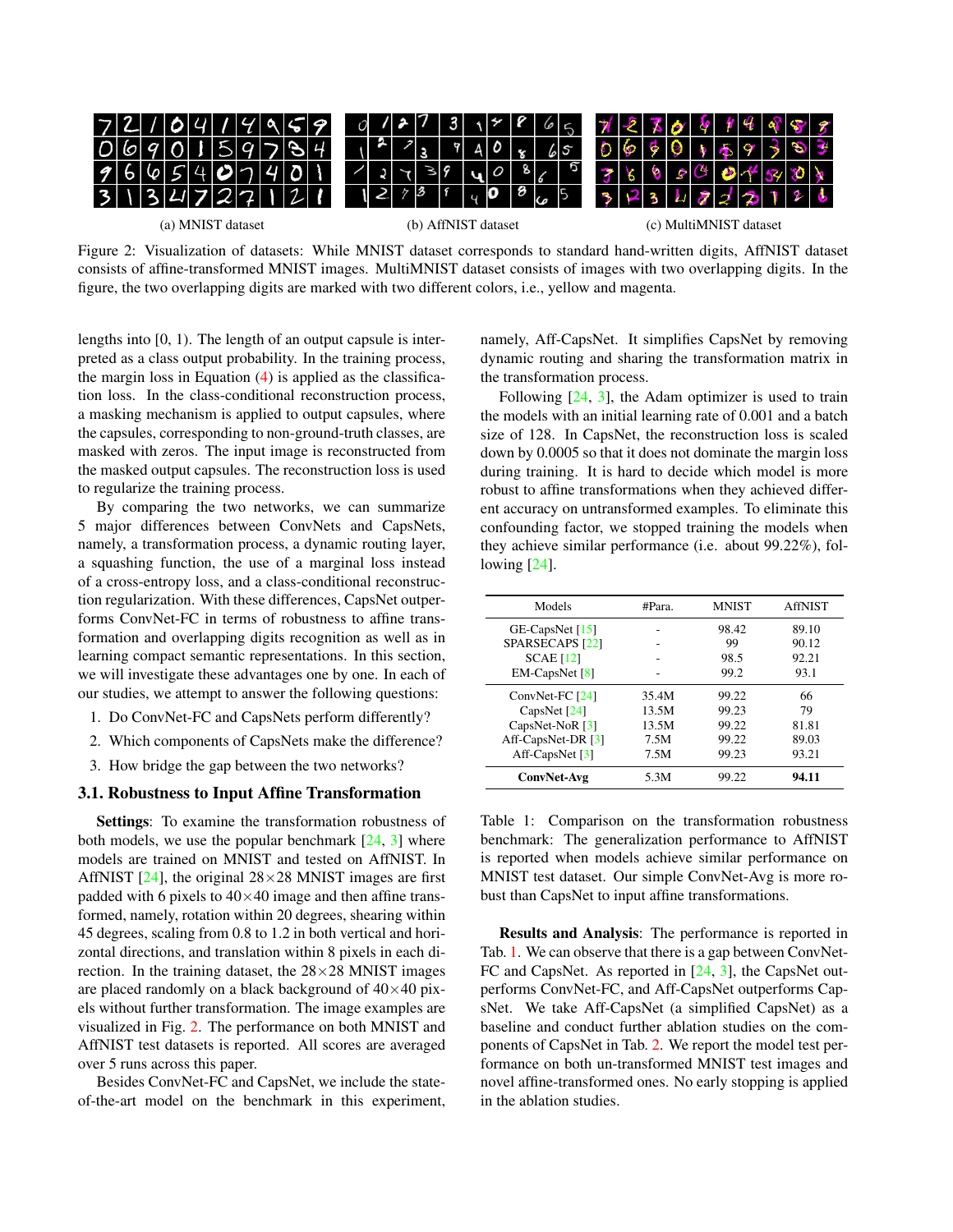<span id="page-4-0"></span>

| Factors              | Routing                  | <b>Shared TransM</b>     | Squash-fn | Reconstion  | Loss              | Train-MNIST | Test-MNIST          | <b>Test-AffNIST</b> |
|----------------------|--------------------------|--------------------------|-----------|-------------|-------------------|-------------|---------------------|---------------------|
| Routing              | <b>NoR</b>               |                          |           |             | MarginLoss        | 100         | $99.29(\pm 0.13)$   | $93.55 \times 1.47$ |
|                      | DR                       |                          |           | ۰           |                   | 100         | $99.21 \times 0.31$ | $90.07(\pm 0.98)$   |
| <b>Shared TransM</b> | <b>NoR</b>               |                          |           |             | MarginLoss        | 100         | $99.29(\pm 0.13)$   | $93.55 \times 1.47$ |
|                      |                          | ×                        | ۰         | -           | -                 | 100         | $98.98 \times 0.04$ | 80.49( $\pm$ 0.34)  |
| Squash-fn            | <b>NoR</b>               |                          |           |             | MarginLoss        | 100         | $99.29(\pm 0.13)$   | $93.55 \times 1.47$ |
|                      |                          | $\overline{\phantom{a}}$ | ×         | -           |                   | 99.75       | $97.93 \times 0.13$ | 80.42( $\pm$ 0.39)  |
|                      | <b>NoR</b>               |                          |           | conditional | MarginLoss        | 100         | $99.29(\pm 0.13)$   | $93.55(\pm 1.47)$   |
| Reconstruction       |                          |                          |           | normal      |                   | 100         | $99.43 \times 0.28$ | $95.09(\pm 0.56)$   |
|                      |                          | $\overline{\phantom{a}}$ | ۰         | ×           |                   | 100         | $99.39 \times 0.26$ | $93.49 \times 0.46$ |
| Loss                 | <b>NoR</b>               |                          |           |             | <b>MarginLoss</b> | 100         | $99.29(\pm 0.13)$   | $93.55 \times 1.47$ |
|                      | $\overline{\phantom{0}}$ | ۰                        | ٠         | ۰           | <b>CE</b> Loss    | 100         | $99.27(\pm 0.05)$   | $94.67(\pm 0.43)$   |

Table 2: The performance on MNIST training dataset, MNIST test dataset, and AffMNIST test dataset are reported, respectively (in percentage %). Dynamic Routing (DR) and Margin loss are even harmful to the transformation robustness, while the squashing function (Squash-fn) and the shared transformation matrix (Shared TransM) are beneficial.

The transformation process can be seen as a fully connected (FC) layer since the transformation matrices therein are equivalent to the parameters of an FC layer. *Why is Aff-CapsNet more robust than CapsNet?* The transformation robustness of CapsNet can be improved by sharing the transformation matrix. When the transformation matrix is shared and no routing is applied in Aff-CapsNet, the transformation process is essential to conduct group  $1 \times 1$  convolutional operations, global average pooling operations, and an average operation on the pooling results of different groups. A further study shows that the number of groups has no effect on the robustness (see Supplement A). Hence, we attribute the superior performance of the sharing transformation matrix to the global average pooling operation. *Why is CapsNet more robust than ConvNet-FC?* The ConvNet-FC has two fully connected layers, while CapsNet has a functionally similar one. Another difference between them is the kernel size. Our study shows that large kernels are also beneficial to achieve transformation robustness (see Tab. [3\)](#page-5-0). This argument also echoes our claim above. Namely, both global average pooling and large kernels improve the robustness by increasing receptive fields.

In Tab. [2,](#page-4-0) the dynamic routing is even harmful to the transformation robustness, which is also supported by the Tab. [1.](#page-3-1) In addition, when no squashing function is applied, CapsNet has to regress the capsule length to extreme values (e.g., 0 or 1), which is a hard task and leads to unsatisfying performance (even on the training dataset). The margin loss can slightly weaken the transformation robustness of CapsNet, while reconstruction makes no difference to it. The non-conditional reconstruction slightly improves the performance since it updates all capsules in each training iteration.

Based on our findings, we propose a new simple ConvNet baseline, called ConvNet-Avg. It starts with the two convolutional layers and terminates with a global average pooling and an output layer, which is also a common architecture used in image classification. The cross-entropy loss is applied to train the model. To make a fair comparison, we use the same convolutional layers as in CapsNet and Aff-CapsNet, namely, Conv $(256, 9, 1)$  + Conv $(256, 9, 1)$  $2$ ) + Global AvgPool + FC(10) (see Fig. [1\)](#page-2-0). It is hard to decide which model is better at generalizing to affine transformations when they achieved different accuracy on untransformed examples. We follow previous work and stop training the models when they achieve similar test performance (99.22%). As shown in Tab. [1,](#page-3-1) our simple ConvNet-Avg achieves slightly better performance with fewer parameters.

Conclusions: 1) Compared to ConvNet-FC, CapsNet achieves better test performance with fewer parameters on AffNIST. We attribute the gap to the kernel size. 2) Dynamic routing can harm the transformation robustness of CapsNet. When the routing is removed, the uniform average of votes (i.e., NoR) aggregates the global information better. 3) Our baseline ConvNet-Avg outperforms CapsNets significantly. It consists of only convolutional layers and a global average pooling layer, and no advanced component from SOTA ConvNets. The simplicity of ConvNet-Avg indicates that CapsNets are even less robust to affine transformation than ConvNets in a fair comparison.

#### 3.2. Recognizing overlappping digits

**Settings:** The work  $[24]$  shows that the CapsNet is able to recognize overlapping digits by segmenting them. To check this property, we use the MultiMNIST dataset, which is generated by overlaying a digit on top of another digit but from a different class. Specifically, a  $28\times28$  MNIST image with a digit is first shifted up to 4 pixels in each direction resulting in a  $36\times36$  image. The resulting image is overlaid to another image from different classes but the same set (training dataset or test dataset). For each image in MNIST, we can create  $N$  (from 1 to 1K) images. See Fig. [2c](#page-3-0) for some examples from data.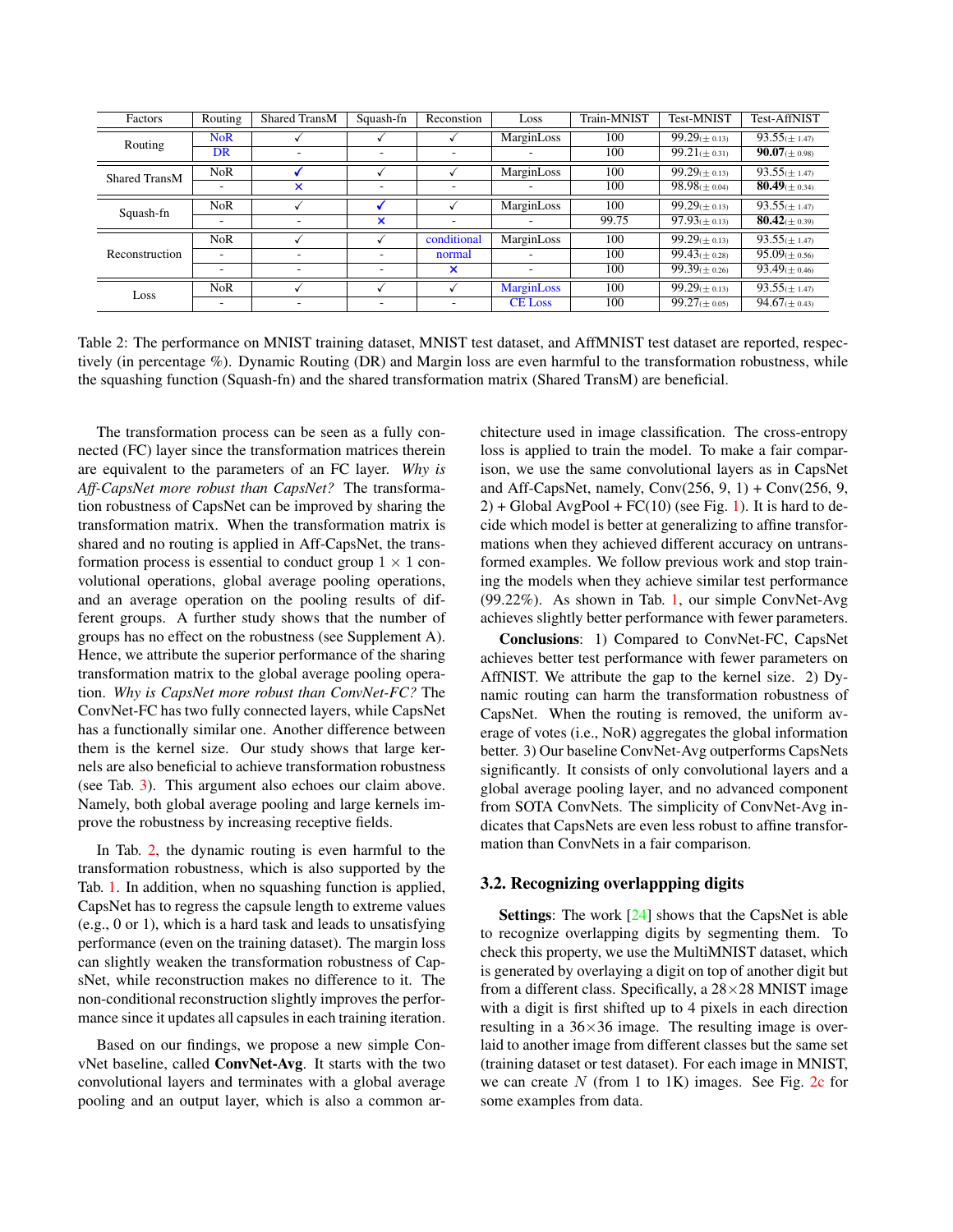<span id="page-5-0"></span>

| Kernels     |                                 | K(3, 3)   |             |             | K(5, 5)   |       |                              | K(7, 7) |           |                  | K(9, 9) |             |                  | K(11, 11) |                          |
|-------------|---------------------------------|-----------|-------------|-------------|-----------|-------|------------------------------|---------|-----------|------------------|---------|-------------|------------------|-----------|--------------------------|
| Models      | #Para.                          | $A_{std}$ | $A_{a,f,f}$ | #Para.      | $A_{std}$ |       | $A_{aff}$   #Para. $A_{std}$ |         | $A_{aff}$ | #Para. $A_{std}$ |         | $A_{a,f,f}$ | #Para. $A_{std}$ |           | $A_{a}$ ff               |
| CapsNet     | 16.1M 96.31                     |           | 61.36       | 14.4M       | 98.18     |       | 70.34   13.5M 98.74          |         | 75.82 l   | 13.5M 99.26      |         | 79.12       | 14.3M 99.1       |           | 86.79                    |
| ConvNet-FC  | 49.5M 96.54                     |           | 64.57       | 35.4M 99.23 |           |       | $66.08$   25.2M 99.03        |         | 66.76     | 18.8M            |         |             | 16.19M           |           | $\overline{\phantom{a}}$ |
| ConvNet-Avg | $\vert 0.59M \vert 97.14 \vert$ |           | 86.58       | 1.70M       | 98.58     | 90.95 | 3.23M                        | 99.1    | 92.31     | 5.30M            | 99.22   | 94.11       | 7.96M 99.34      |           | 90.58                    |

Table 3: The effect of the kernel sizes on the transformation robustness of different models: Both standard accuracy ( $A_{std}$ ) and the generalization accuracy  $(A_{aff})$  on transformed data are reported. The large kernels make positive contributions to the transformation robustness. When the same kernel size is applied, ConvNet-Avg outperforms both ConvNet-FC and CapsNet.

The classification of an image with overlapping digits is correct if both digits are correctly classified (the top 2 output classes match the ground truth). The margin loss can be applied to compute the classification loss. In the ConvNet baselines, the sigmoid function is applied to logits instead of softmax to obtain output probabilities since this is a multitarget classification task, and the binary cross-entropy loss is applied to compute the classification loss.

In the training process, the CapsNet is first applied to the overlapping digits to obtain output capsules. During reconstruction, a ground-truth class is picked at a time, and the capsule corresponding to the class is kept for the reconstruction while others are masked with zeros. In other words, we run the reconstruction sub-network twice, each for one digit. The reconstruction loss can be computed similarly since the images of individual digits are available.

Results and Analysis: The overlapping digit recognition performance is reported in Tab. [4](#page-6-0) where the individual components of CapsNets are ablated. The reconstruction sub-network helps to improve the recognition performance. However, it does not have to be class-conditional. The reconstruction loss regularizes the training process so that the information about both digits is encoded in features and high-level capsules. The margin loss can be directly applied to a multi-target classification task, which outperforms the standard binary cross-entropy loss. Both the reconstruction and the margin loss can be applied to enhance a ConvNet.

When a vector representation is applied, the squashing function plays an important role. When applying the squashing function to the primary capsules, the feature maps are group-wise normalized. The information is communicated across different channels, which can help to better disentangle overlapping digits. Additionally, CapsNet has to regress the non-squashed capsule length to certain values. Since the regression task is hard, CapsNets achieve unsatisfying performance on both the training and test dataset. The analysis echoes the one in Sec. [3.1.](#page-3-2)

The dynamic routing process identifies the weights for votes, which results in a higher modeling capacity than the uniform averaging operation on votes. Other components that support the CapsNet's modeling capacity are the transformation matrices. When a shared transformation matrix is applied, the model performance drops dramatically. We check the ConvNet-Avg on this task and observe that CapsNet outperforms ConvNet-Avg significantly. The reason behind this is that the global pooling operation can be harmful for recognizing overlapping digits since it aggregates a feature map into a single unit. The convolutional layer itself is not able to disentangle the overlapping digits into different feature maps. In CapsNet, the transformation process acts as a fully connected layer, which avoids the global average pooling. Hence, we argue that the high modeling capacity is the essential reason why CapsNet performs well on the overlapping digits recognition task.

<span id="page-5-1"></span>

Figure 3: ConvNet-FC(LK) outperforms CapsNet on MultiMNIST dataset with different data sizes.

FC layers in ConvNet-FC can maintain richer information (features at all locations) for distinguishing overlapping digits. Note that the baseline ConvNet-FC in [\[24\]](#page-8-0) has a smaller kernel size than in CapsNet. Hence, we propose to apply ConvNet-FC with large kernels (ConvNet-FC(LK)) to this overlapping digits recognition task. In ConvNet-FC(LK), we also reduce the units of fully connected layers to save parameters so that it can be compared to CapsNets. When the same large kernel is applied, ConvNet-FC(LK) outperforms the CapsNet and sets a new SOTA on this benchmark (97.11% vs. 95.18%). When different training data sizes and different kernel sizes are applied in the experiments, the simple ConvNet-FC(LK) outperforms the CapsNet consistently (See Fig. [3](#page-5-1) and Supplement B).

Conclusions: 1) All the components contribute to the ability of CapsNet to recognize overlapping digits. 2) The transformation process with a non-shared transformation matrix and a dynamic routing to weight votes bring high modeling capacity, which essentially supports the high performance of CapsNet in this task. 3) The simple ConvNet-FC(LK) with similar parameters performs better than CapsNet on this benchmark, which indicates that CapsNet is not more robust than ConvNet to recognize overlapping digits.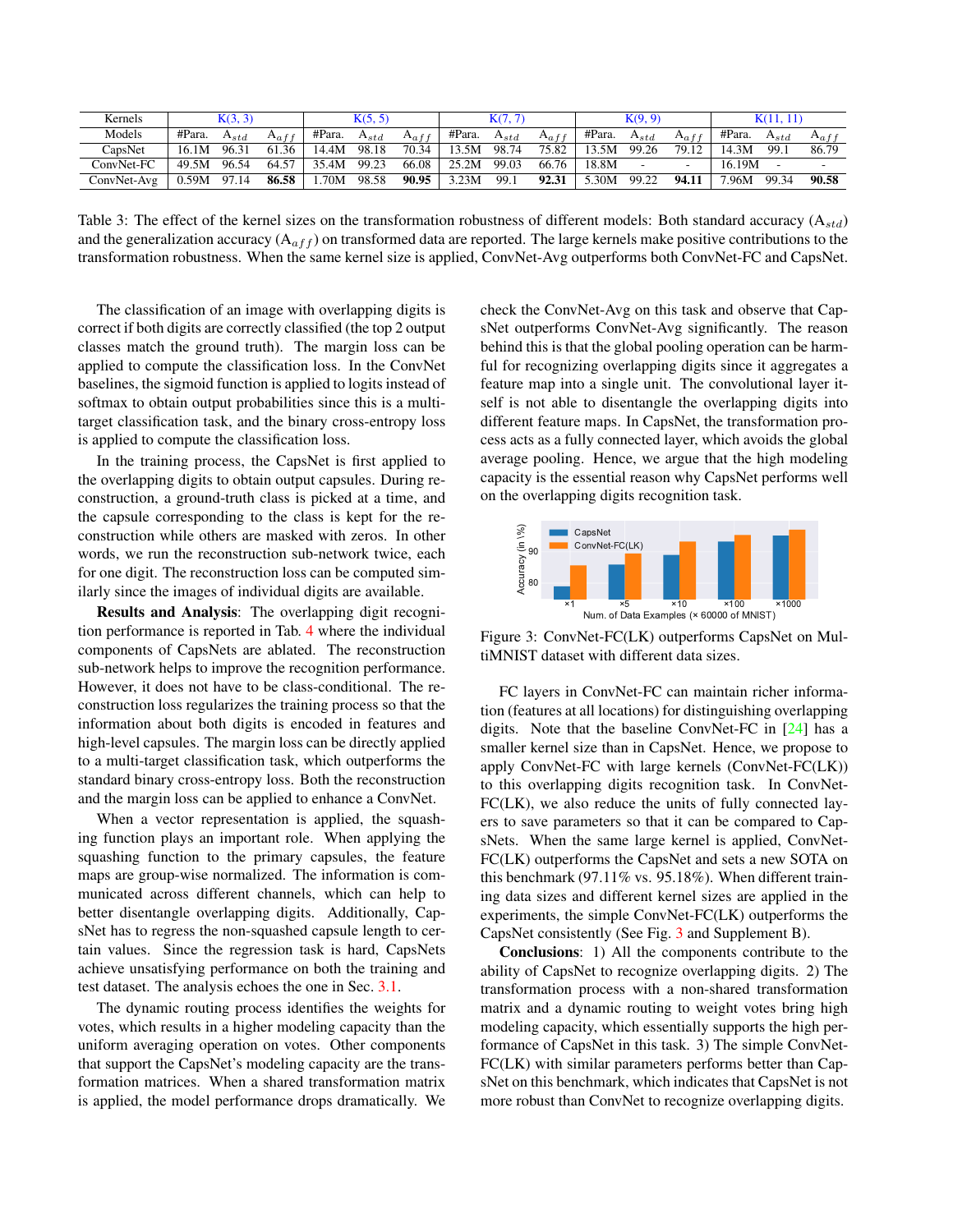<span id="page-6-0"></span>

| Factors        | Routing                  | Shared TransM             | Squash-fn                | Reconstion  | Loss              | Train-MultiMNIST | Test-MultiMNIST             |
|----------------|--------------------------|---------------------------|--------------------------|-------------|-------------------|------------------|-----------------------------|
| Routing        | DR                       | $\times$                  |                          |             | MarginLoss        | 94.03            | $93.26 \times 0.24$         |
|                | <b>NoR</b>               | $\overline{\phantom{a}}$  | $\overline{\phantom{0}}$ | ۰           | ۰                 | 90.28            | $90.07(\pm 0.29)$           |
| Shared TransM  | DR                       | $\boldsymbol{\mathsf{x}}$ |                          |             | MarginLoss        | 94.03            | $93.26(\pm 0.24)$           |
|                | ۰                        |                           | $\overline{\phantom{a}}$ | -           | ۰                 | 86.92            | 86.44( $\pm$ 0.37)          |
| Squash-fn      | DR                       | $\times$                  |                          |             | MarginLoss        | 94.03            | $93.26 \times 0.24$         |
|                | -                        | ۰                         | ×                        | -           | ۰                 | 87.71            | $\overline{87.24}$ (± 0.53) |
|                | <b>DR</b>                | $\times$                  |                          | conditional | MarginLoss        | 94.03            | $93.26 \times 0.24$         |
| Reconstruction | $\overline{\phantom{a}}$ |                           | ۰                        | normal      | ۰                 | 93.83            | $93.19(\pm 0.30)$           |
|                | -                        |                           | $\overline{\phantom{a}}$ | ×           | ۰.                | 90.28            | $90.17 \times 0.26$         |
| Loss           | DR                       | $\times$                  |                          |             | <b>MarginLoss</b> | 94.03            | $93.26 \times 0.24$         |
|                | $\overline{\phantom{a}}$ | -                         | $\overline{\phantom{0}}$ | -           | <b>BCE Loss</b>   | 91.64            | $91.19 \times 0.35$         |

Table 4: The ablation study on components of CapsNet: The performance of models trained on 6M overlapping digits. All individual components make positive contributions to the ability to recognize overlapping digits. The transformation matrices contribute the most; the performance drops dramatically if a shared transformation matrix is applied.

#### 3.3. Semantic Capsule Representations

Settings: In CapsNets, when a single element in a capsule is perturbated, the reconstructed images are visually changed correspondingly [\[24\]](#page-8-0), see Fig. [4d.](#page-7-0) The visual changes often correspond to human-understandable semantic object variations. In this experiment, we investigate which components support the semantic representations. Since this property is mainly demonstrated by a reconstruction sub-network, we introduce three models below:

ConvNet-CR: This ConvNet baseline has the same number of parameters as in CapsNet and the same reconstruction sub-network. Its architecture is  $Conv(256, 9, 1) +$ Conv $(256, 9, 2)$  + FC $(160)$ , where 160 corresponds to the dimensions of output capsules and the parameters in FC(160) corresponds to the non-shared transformation matrices of CapsNet. The 160 activations are grouped into 10 groups where each group corresponds to an output capsule. The sum of 16 activations in each vector corresponds to a logit. The sigmoid function is applied to each logit to obtain the output probability. The reconstruction sub-network reconstructs the input from (the 160 activations) with a masking mechanism, similar to that in CapsNet.

**ConvNet-R:** In this baseline, an output layer  $FC(10)$ is built on the 160 activations of ConvNet-CR instead of grouping them. The reconstruction sub-network of ConvNet-CR reconstructs the input from the 160 activations directly, without the masking mechanism.

ConvNet-CR-SF: This baseline equips ConvNet-CR with the squashing function in Equation  $(3)$ . The feature maps from Conv(256, 9, 2) are mapped into vectors with the same shape of primary capsules, and the vectors are squashed. Each element of the vectors is fully connected to 160 units of the next layer. The 160 activations are grouped to obtain the 10 output vectors. The vectors are similarly squashed so that their lengths stand for the output probability of the corresponding class. This baseline is equivalent to CapsNet without a routing mechanism (CapsNet-NoR).

In CapsNet, several units can correspond to a similar semantic concept. An interesting question to investigate is, what percentage of neurons strongly react to changes of a given latent factor. We propose a metric to evaluate such compactness. Given a latent factor  $z$  (e.g. rotation) and an image X, we compute the semantic compactness score with the following steps:

- 1. Creating a list of images with different rotation degrees;
- 2. Obtaining their representation vectors via forward inferences (the vectors of ground-truth classes are kept);
- 3. Computing the variance of the vectors in each dimension **Var** and normalize them by their sum  $Var_n$ ;
- 4. Computing the KL divergence between the normalized variance values  $Var_n$  and a uniform prior.

The compactness score is averaged over the whole dataset. The higher the score is, the more compact the semantic representation becomes. The intuition behind the score is that, if only one unit changes when images are rotated, the normalized variance will be one-hot, and the relative entropy to uniform prior is the maximum.

Results and Analysis: After training, we perform the capsule perturbation experiments on the 160 activations, as in [\[24\]](#page-8-0). In CapsNet, we tweak one dimension of capsule representations by intervals of 0.05 in the range [-0.2, 0.2]. The reconstructed images are visualized in Fig. [4d.](#page-7-0) The semantic changes of images can be observed, e.g., the rotation and the stroke thickness. We find that the reconstructed images in ConvNets stay almost unchanged visually when perturbing the corresponding activation with the same range. The observation can be caused by the too-small perturbation range for the unit activations. Hence, we increase the range gradually until the reconstructed image cannot be recognized where we reach the range of [-8, 8]. The reconstructed images are shown in Fig. [4.](#page-7-0) In ConvNet-R, the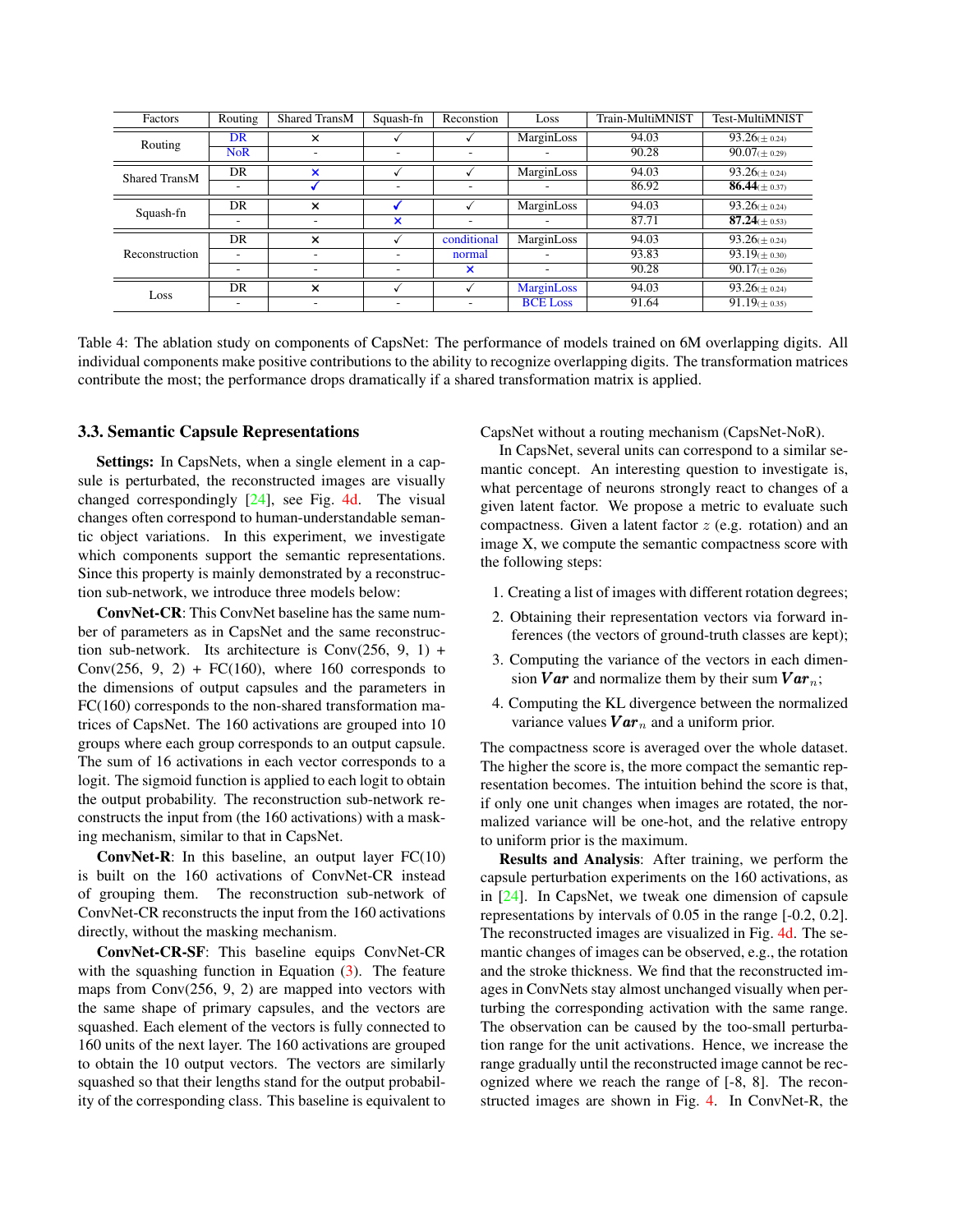<span id="page-7-0"></span>

class-conditional masking mechanism is applied. The squashing function improves the visual response further.

<span id="page-7-1"></span>

Figure 5: The reconstruction from feature space to the input space: In ConvNet-R, the capsule representations of different classes are entangled in feature space; the ones in ConvNet-CR are clearly separated due to the class-conditional masking mechanism. When a squashing function is applied to squash the vector, the representations live within a manifold. The representation constraints improve the network's ability to extrapolate object variations.

<span id="page-7-2"></span>

| <b>Datasets</b>                                        |                                                                          | <b>MNIST</b> |  |        |
|--------------------------------------------------------|--------------------------------------------------------------------------|--------------|--|--------|
| Factors                                                | Rotation Trans-X Trans-Y Scale Shear-X Shear-Y                           |              |  |        |
| ConvNet-R   0.0003 0.0016 0.0009 0.0004 0.0003 0.0007  |                                                                          |              |  |        |
| ConvNet-CR   0.0028 0.0038 0.0032 0.0052 0.0058 0.0022 |                                                                          |              |  |        |
| ConvNet-CR-SF 0.0325 0.2010 0.3192 0.0146 0.0476       |                                                                          |              |  | 0.0506 |
| CapsNet                                                | $\vert 0.0031 \vert 0.0107 \vert 0.0464 \vert 0.0026 \vert 0.0098 \vert$ |              |  | 0.0021 |

Table 5: The representation compactness: The classconditional reconstruction and the squashing function improve the compactness, while dynamic routing reduces it.

semantics of reconstructed images is not sensitive to all individual dimensions in Fig. [4a.](#page-7-0) In ConvNet-CR, where the class-conditional reconstruction is applied, the changes of representation unit also cause the semantic changes of reconstructed images in Fig. [4b.](#page-7-0) When the squashing function is applied, the representations in ConvNet-CR-CF strongly react to the perturbations in Fig. [4c.](#page-7-0)

Both the class-conditional reconstruction mechanism and the squashing function can help ConvNets to learn meaningful semantic representations. The two components characterize the function learned by the reconstruction subnetwork, which maps representations from feature space back to input space. We illustrate the characteristics of these functions in Fig. [5,](#page-7-1) using an example with a 2D input space and 3 output classes. The ConvNet-R reconstructs inputs from the features that are entangled to some degree. In ConvNet-CR, the features of different classes are perfectly separated since the features are class-conditional.

The ConvNet-CR-CF constrains the feature space further by squashing the vectors so that they live inside a manifold. We also report the compactness score of each model in Tab. [5.](#page-7-2) We speculate that it is these constraints that improve the representation's compactness. More experiments on the FMNIST dataset can be found in Supplement C.

Conclusions: Both the class-conditional reconstruction and the squashing function help CapsNet learn meaningful semantic representations, while dynamic routing is even harmful. The two components can be integrated into ConvNets, where ConvNet-CR-SF learns better semantic compact representations than CapsNets.

### 4. Conclusion

We reveal 5 major differences between CapsNets and ConvNets and study 3 properties of CapsNets. We show that dynamic routing is harmful to CapsNets in terms of transformation robustness and semantic representations. In each presented task, a simple ConvNet can be built to outperform the CapsNet significantly. We find that there is no single ConvNet that can outperform CapsNet in all cases. Hence, we conclude that *CapsNets with dynamic routing are not more robust than ConvNets*. We leave further explorations for future work, e.g., concerning different datasets, and other properties of CapsNets, and other CapsNets.

The dynamic routing aggregates information from lowlevel entities into high-level ones. The aggregation can be also be done by a graph pooling operation [\[4\]](#page-8-16). In ConvNets, the relationship between low-level entities is also explored in aggregation [\[9,](#page-8-23) [10\]](#page-8-24). More aggregation approaches wil be explored in future work.